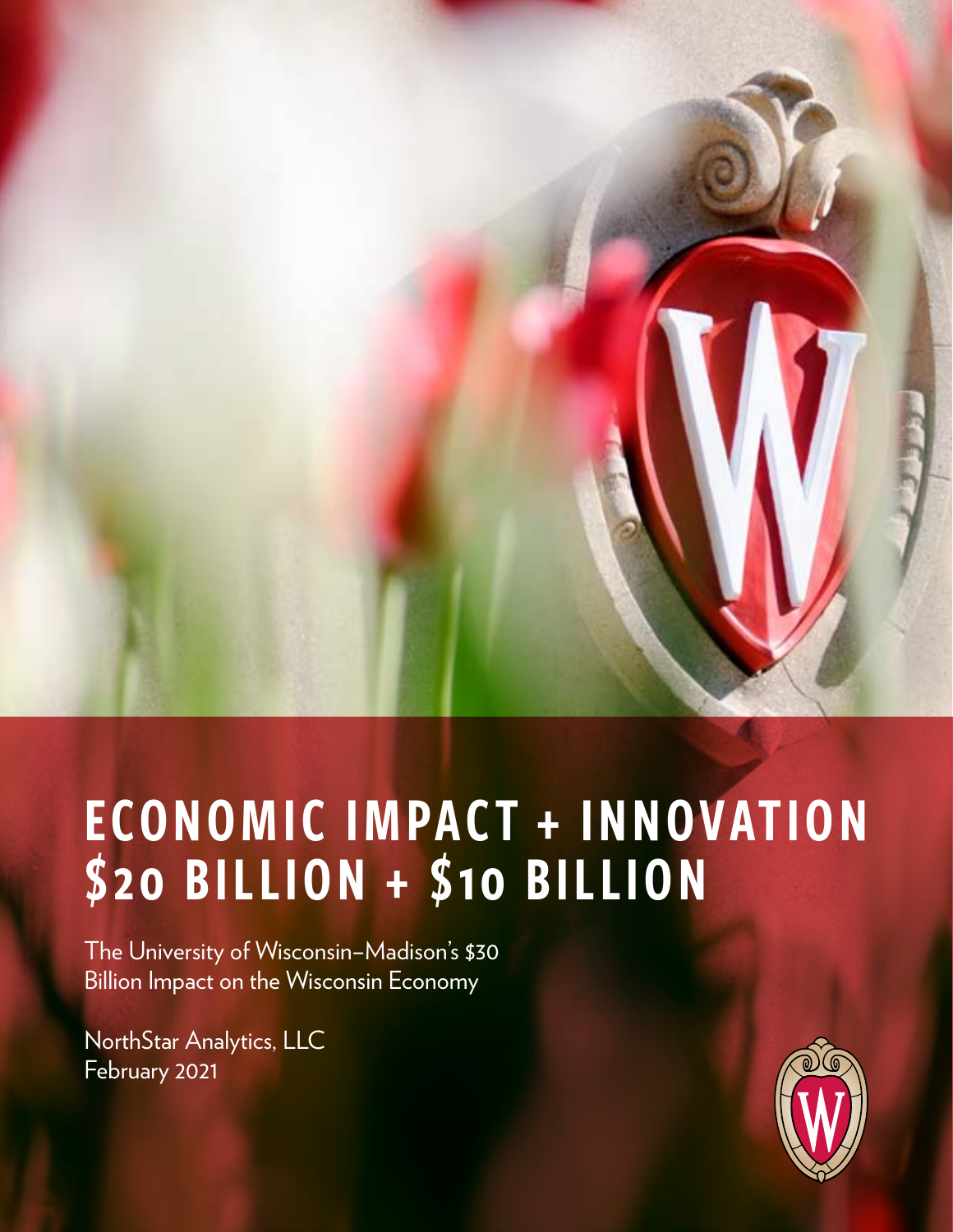# TABLE OF CONTENTS

| 4  | Impact at a Glance                                                                    |
|----|---------------------------------------------------------------------------------------|
| 5  | <b>Executive Summary</b>                                                              |
| 6  | <b>Purpose and Scope</b>                                                              |
| 7  | <b>Model Specification and Methodology</b>                                            |
| 8  | <b>Economic Impact of UW-Madison Campus</b><br>Overall Impact; Jobs; Taxes            |
| 9  | Economic Impact of UW-Madison Affiliated Organizations<br>Overall Impact; Jobs; Taxes |
| 10 | <b>Economic Impact of UW-Related Startups</b><br>Overall Impact; Jobs; Taxes          |
| 11 | Who Benefits from UW-Madison's Economic Impact?                                       |
| 13 | <b>Return on Public Investment</b>                                                    |
| 14 | Innovation Driven by UW-Madison: A Statewide Impact                                   |
| 15 | UW-Madison: A Driver of Innovation                                                    |
| 17 | <b>Economic Impacts Not Covered in This Study</b>                                     |
| 18 | Summary                                                                               |

*For more information, visit [go.wisc.edu/economic-impact](http://go.wisc.edu/economic-impact)*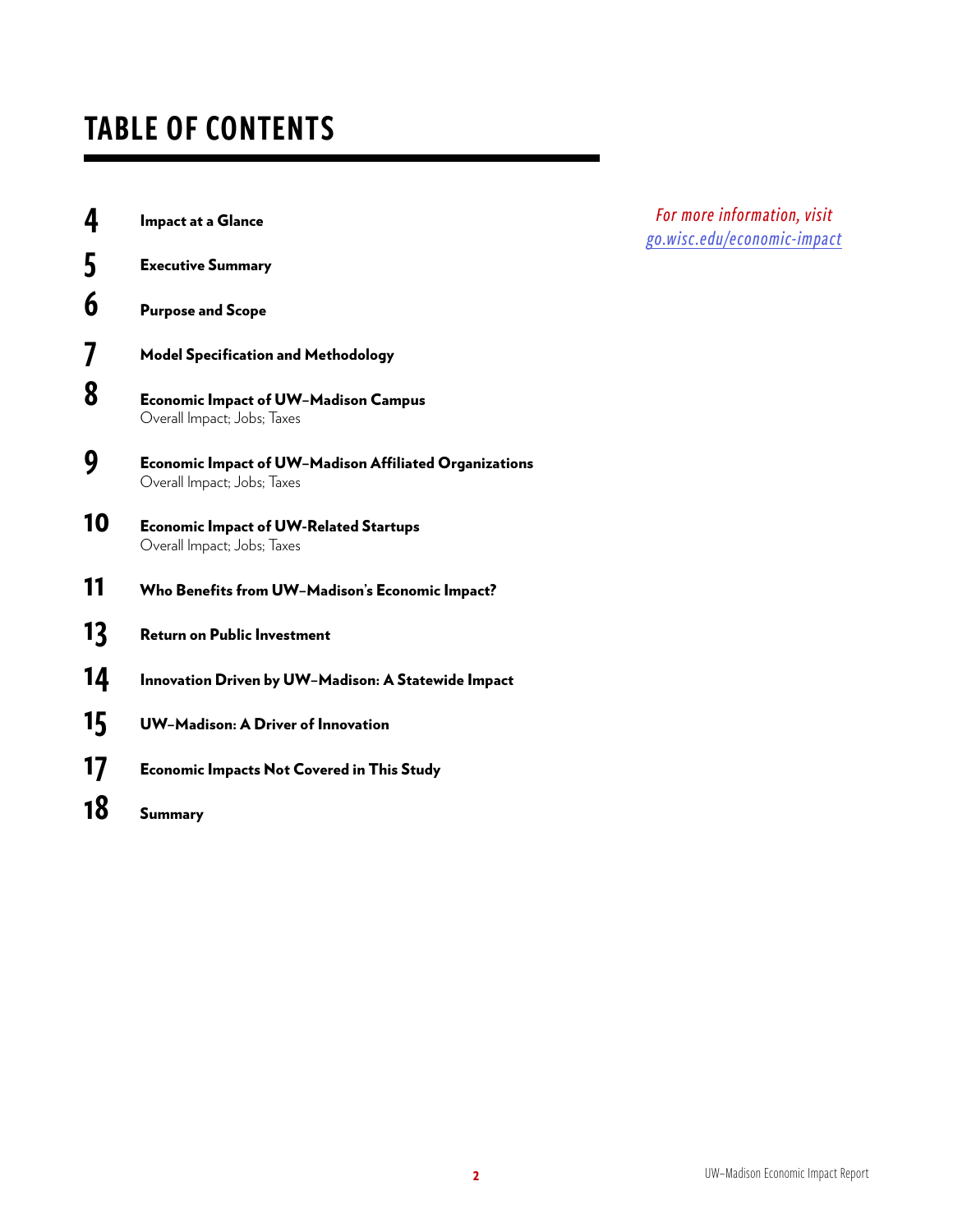# ACKNOWLEDGEMENTS

NorthStar Analytics would like to thank the University of Wisconsin–Madison for their assistance in preparing the 2021 Economic Impact Study. The support and cooperation in assembling the needed data and shaping the report were outstanding.

We thank Chancellor Rebecca Blank for her support. We worked very closely with Ben Miller and Megan Miller in the UW Office of Government Affairs and Strategic Partnerships, and received excellent help from each of them.

Finally, we thank the University of Wisconsin Foundation for the financial support needed to complete this study.

Dr. David J. Ward – Project Manager Mr. Jeff Sachse - Senior Economist and IMPLAN Consultant Dr. Bruce Siebold – Consulting Economist Dr. E. Alan Hartman – Consulting Economist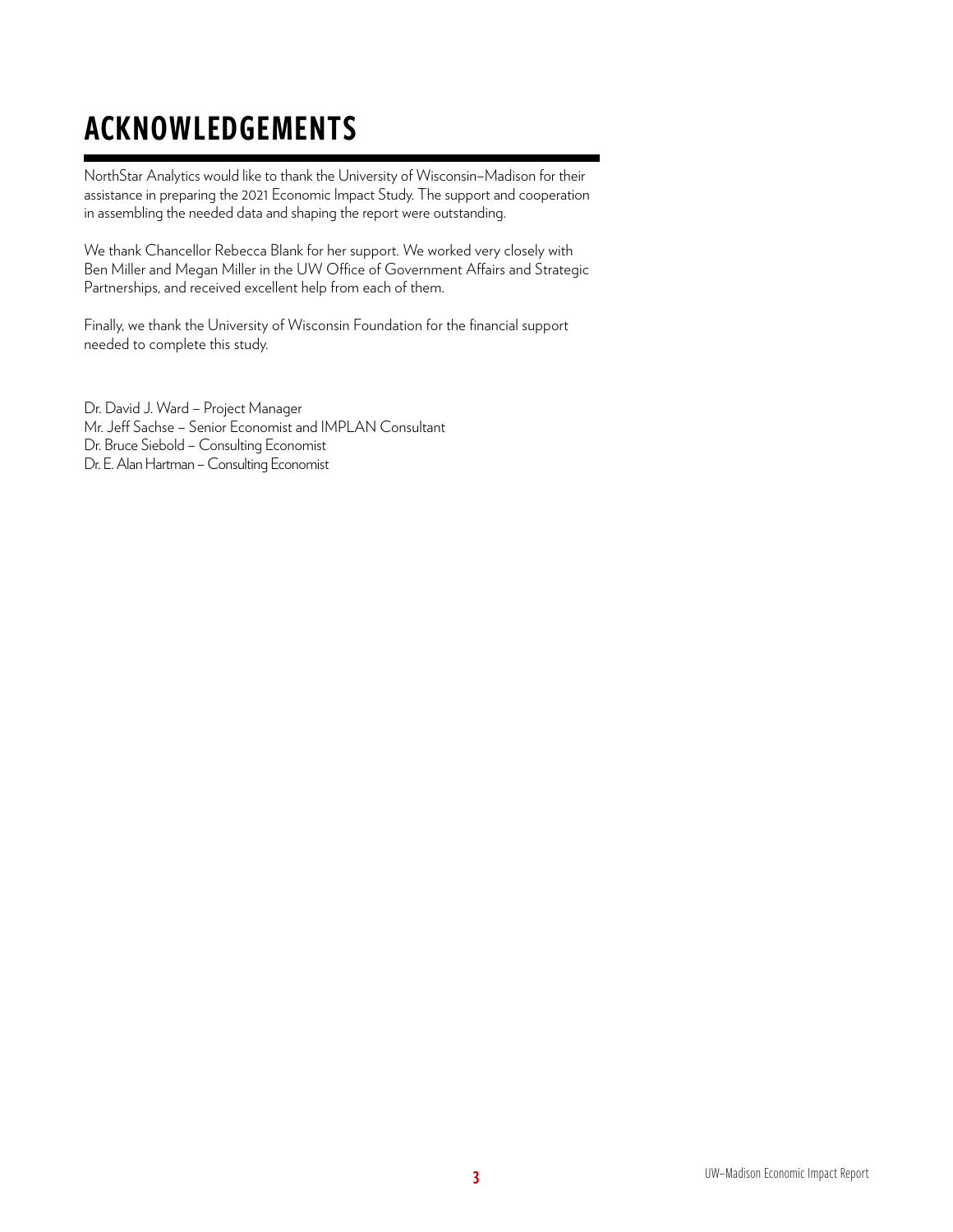# \$30.8 BILLION UW-Madison Annual Impact on the Wisconsin Economy





92% of UW economic impact benefits the private sector



400+ UW-related startups in Wisconsin



2133 active UW patents: one new patent issued to UW every two days

\$20.8 BILLION UW–Madison and affiliated

organizations' economic impact



local and state taxes generated



economic impact



in the nation in research expenditures of nearly \$1.3 B (NSF, 2019)



11,113 degrees awarded in 2019–20

173,000+ alumni currently live in Wisconsin

400,000+ active UW alumni worldwide



\$26 return to the Wisconsin economy for every  $S_1$  of state funds invested into UW–Madison



UW–Madison Economic Impact

+ **8.8 BILLION**<br>UW-Madison Affiliated

Organizations Economic Impact

+ \$10 BILLION UW–Madison-Related Startups Economic Impact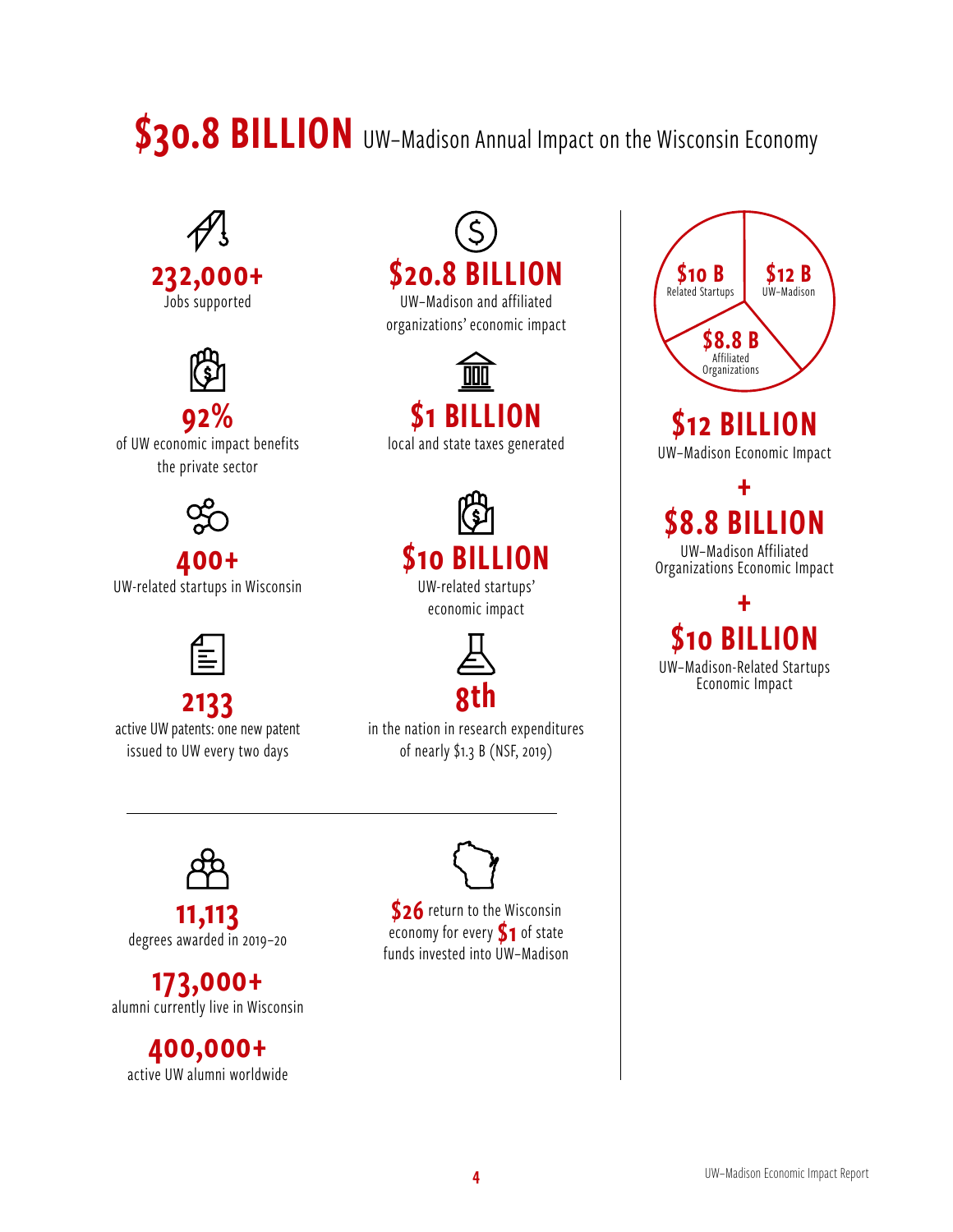# EXECUTIVE SUMMARY

UW–Madison, UW-afliated organizations and UW-related startups contribute \$30.8 billion per year to the Wisconsin economy. This economic activity supports more than 232,000 jobs and generates \$1 billion in state and local taxes.

The combined economic impact of UW–Madison and its afliated UW organizations is \$20.8 billion per year, which supports more than 189,000 jobs and generates more than \$718.6 million in state and local tax revenue.

In addition, UW–Madison-related startups add to the overall economic impact of the university. These startups began with UW research, patents, and/or UW faculty and staff talent. The overall economic impact in 2020 dollars is \$10 billion. The startups support nearly 43,000 jobs and generate more than \$320 million in state and local tax revenue.

A key contribution to the state's economic growth is the UW Innovation Platform formed from a number of elements built by UW–Madison. These elements include a \$1.3 billion research program, a globally ranked system of turning discoveries into commercial opportunities, a deep pool of scientific and management talent, a physical lab and computing infrastructure, and curriculum in applied entrepreneurship.

This UW Innovation Platform has a large output of patents, new UW-related startups (more than 400 since the mid-1980s), and applied research partnerships in industry and agriculture. The Platform creates a business climate that leads to venture capital formation and attracts leading high-tech business operations to the Madison area.

The economic impact study is based upon data from fiscal 2018-19 and results produced by the IMPLAN econometric model are updated to 2020 dollars.

Economic Impact by Source

| Source of Impact         | Economic Impact | Jobs Supported | <b>State and Local Taxes</b> |
|--------------------------|-----------------|----------------|------------------------------|
| UW-Madison               | \$12B           | 135,000        | \$404.8M                     |
| Affiliated Organizations | \$8.8B          | 54,000         | \$313.8M                     |
| <b>Related Startups</b>  | \$10B           | 43,000         | \$320.2M                     |
| Total                    | \$30.8B         | 232,000        | \$1.04B                      |

For more information, visit [go.wisc.edu/economic-impact](http://go.wisc.edu/economic-impact).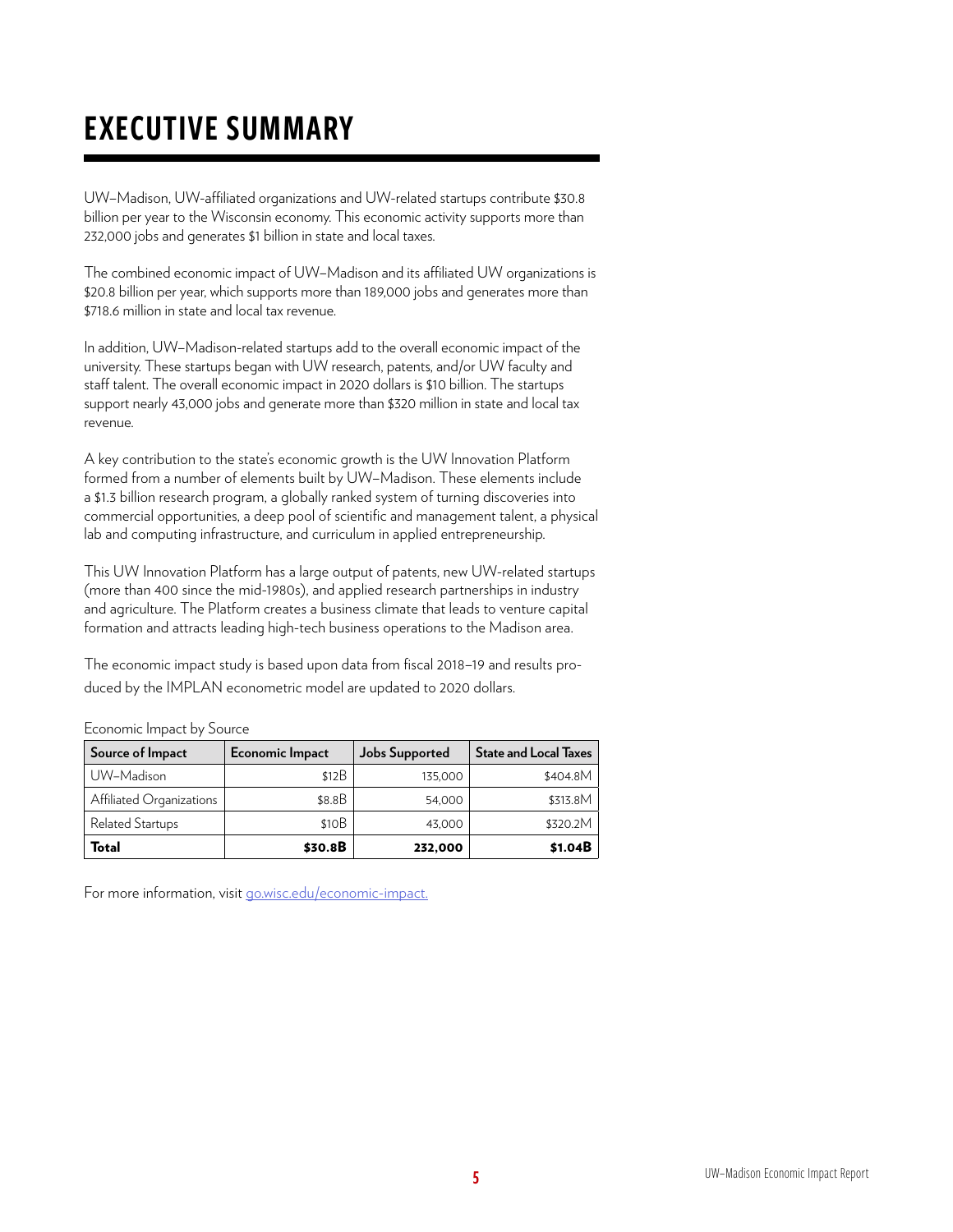# PURPOSE & SCOPE

The purpose of this study is to measure and report on the economic impact of the University of Wisconsin–Madison on the Wisconsin economy. This includes consideration of the direct activities of the university and UW-affiliated organizations as well as the economic activity generated by UW students and visitors.

This study updates previous economic impact studies done in 1971, 1985, 1991, 2003, 2011, and 2015. The methodology in this study utilizes the IMPLAN econometric model.

Separately, the study reports on the growing economic impact from UW-related startups that originate from UW research and/or are created by UW faculty, staff, and alumni. This area of economic impact was frst reported in the 2015 economic impact report and has grown to such an extent that it deserves a separate accounting.

This study does not measure the value of UW-produced patents and inventions and the impact that comes from graduates of UW-Madison. The latter fills important skilled workforce needs in the Wisconsin economy and contributes high levels of earnings to the Wisconsin economy; the former lies beyond the scope of this report. These elements are mentioned but not measured here and will require separate research to fully quantify their impact on the state's economy.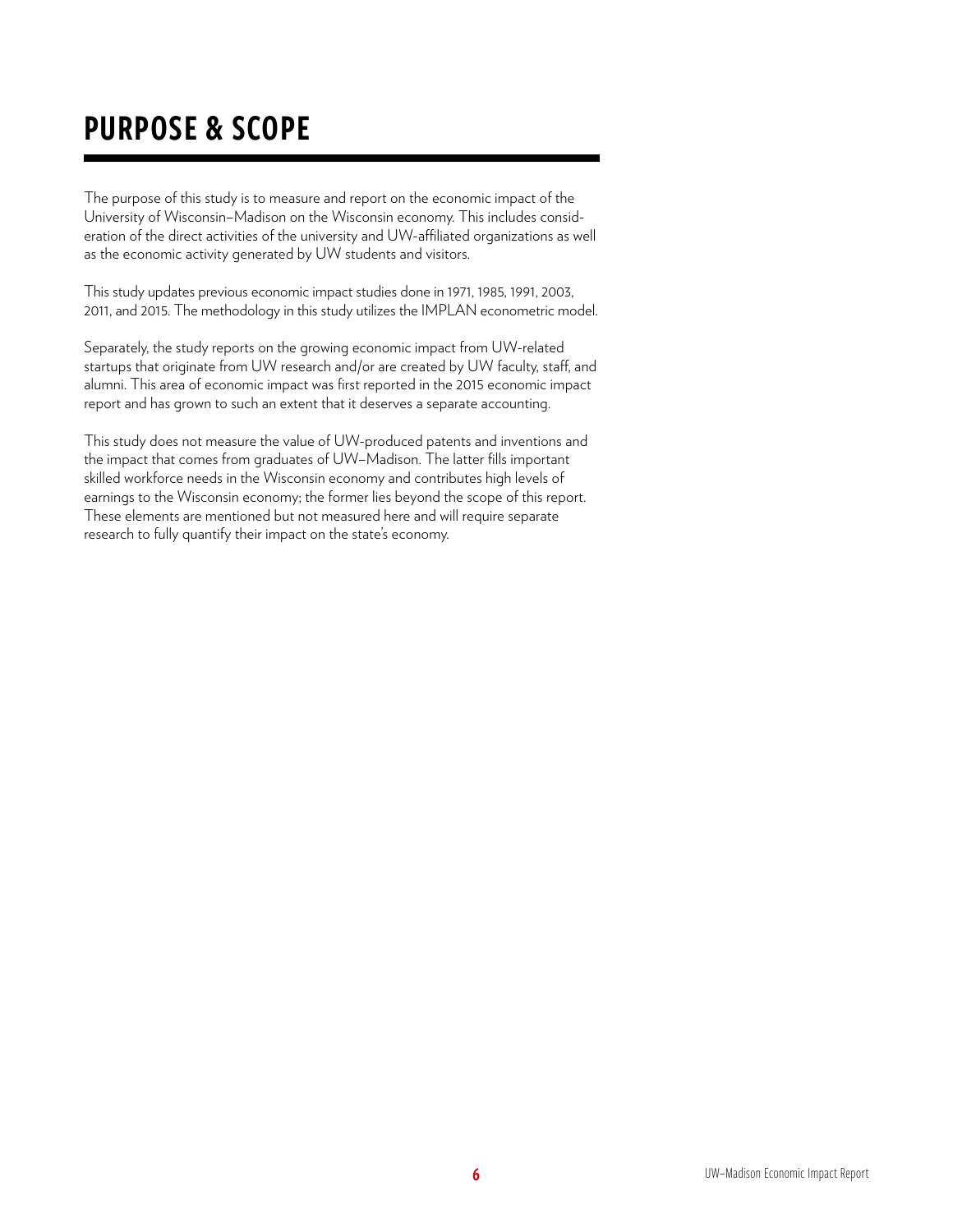# MODEL SPECIFICATION & METHODOLOGY

The economic impact analysis and results described in this report have been prepared utilizing IMPLAN's database of regional spending patterns and input-output modeling application platform. IMPLAN is viewed as the industry standard for producing economic impact modeling as the company boasts inclusion of data from more than 90 unique sources across 546 industry sectors in its core inputs.

The input-output model that drives the economic impact analysis contained in this report assumes that several interdependent relationships exist among economic sectors in a regional market. The relationships can be expressed through a simple equation where an input-output model estimates the sum of economic activity coming from outside a region and the activity occurring within the region, minus that which begins within the region but ends elsewhere. This is the same model used to estimate gross regional product.

An input-output model also makes two important assumptions regarding the activity of an institution such as the university and its afliates. First, the model estimates a margin of value added above and beyond its direct spending by virtue of its mere presence in the region. Second, it assumes that other major industries either benefit or choose to co-locate in the region because of its presence. This is one of the rationales for the inclusion of university-affiliated and associated startups here.

The spending and re-spending of revenue generated by organizations and firms in this market create second- and third-order effects until such point as economic activity exits the region. These are classifed as indirect and induced impacts. Indirect impact occurs as the money spent through direct activities is re-spent by the university's vendors. Induced impacts occur through the personal spending of university employees and the employees of the university's vendors. This additional impact results in generalizable multiplier efects that can be modeled across industry sectors. A multiplier is simply an expression of the indirect and induced impact generated for each dollar of direct spending. For example, we have estimated that university operations carry an economic multiplier of 1.46. This means that every dollar spent generates \$1.46 of total economic impact in the region.

More information regarding IMPLAN's model and methods can be found at https://blog. [implan.com/understanding-implan-efects.](https://blog.implan.com/understanding-implan-effects)

It is also important to note that the analysis presented here was prepared using an analysis-by-parts methodology. This assumes that the various operations and organizations affiliated with the university may be independent and operate in different markets than each other. For example, University of Wisconsin Extension, whose operations were folded into UW-Madison in the 2020 fiscal year, operates statewide, whereas the most immediate effects of the university's operations are focused within a five-county study area. As such, we will define the relevant study area for each of the component analyses and be able to report in greater detail on the industries and jobs afected.

The economic impact model results presented in this report are based on the most recent IMPLAN database including 2018 industry spending pattern data. All sums have been updated and are presented in 2020 dollars. The study includes consideration of all aspects of campus operations including those of UW Extension and UW Health. It also includes independent modeling of student and visitor spending patterns. Data have been compiled for the 2018–2019 fiscal year and are as representative of a "normal" spending pattern as possible. Similarly, capital expenditures on campus and for UW Health have been averaged over a seven-year period.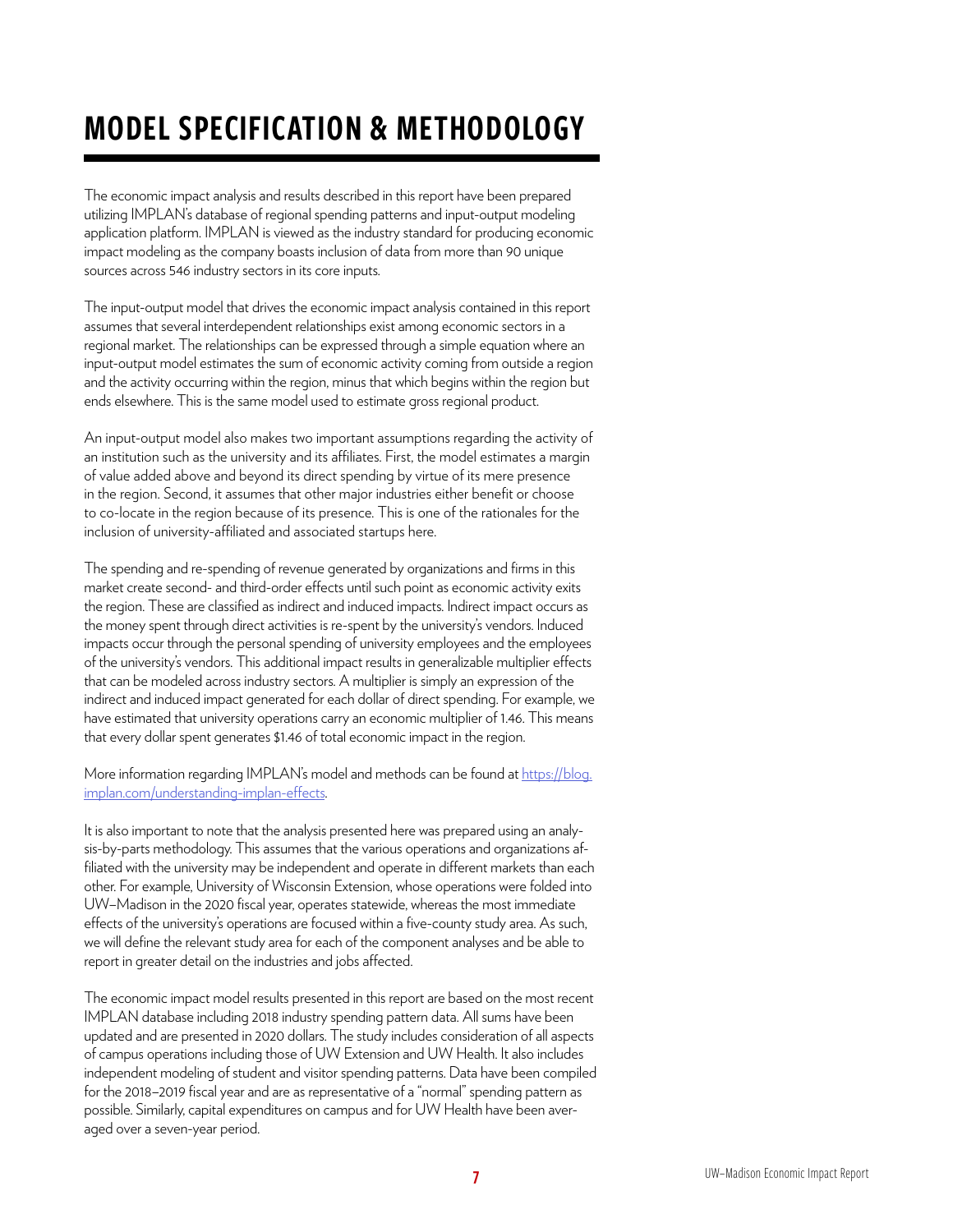# THE ECONOMIC IMPACT OF THE UW–MADISON CAMPUS

The economic impact of the UW–Madison campus comes from several spending streams that circulate and multiply their economic efect in the Wisconsin economy. The spending sources include UW–Madison payroll and operations, student spending, and visitor spending.

The results presented here use direct spending data from published financial statements, prior visitor surveys, and data from the university and past surveys of student spending.

| Source of Spending                  | Annual Economic Impact |
|-------------------------------------|------------------------|
| University Operations               | \$9.433.328.297        |
| <b>UW</b> Visitors                  | \$1,672,059,777        |
| <b>UW Students</b>                  | \$935,907,808          |
| <b>Total Annual Economic Impact</b> | \$12,041,295,882       |

The economic impact from campus operations, visitor spending, and student spending is more than \$12 billion.

Part of the economic impact includes jobs that result from the economic activity.

| Source of Spending    | Jobs.   |  |
|-----------------------|---------|--|
| University Operations | 109.135 |  |
| <b>UW</b> Visitors    | 17.448  |  |
| UW Students           | 8.617   |  |
| <b>Total Jobs</b>     | 135,200 |  |

The \$12 billion in UW–Madison campus economic activity supports more than 135,000 jobs.

The economic impact also includes state and local taxes that are generated from UW–Madison's economic activity. These taxes would include state income and sales taxes and local property and sales taxes.

| Source of Spending                    | <b>Annual Local and State Taxes</b> |
|---------------------------------------|-------------------------------------|
| University Operations                 | \$227,263,873                       |
| UW Visitors                           | \$106.787.074                       |
| <b>UW Students</b>                    | \$70.712.507                        |
| <b>Total Annual Local/State Taxes</b> | \$404,763,454                       |

The \$12 billion in UW–Madison economic activity results in total state and local tax collections of more than \$404 million.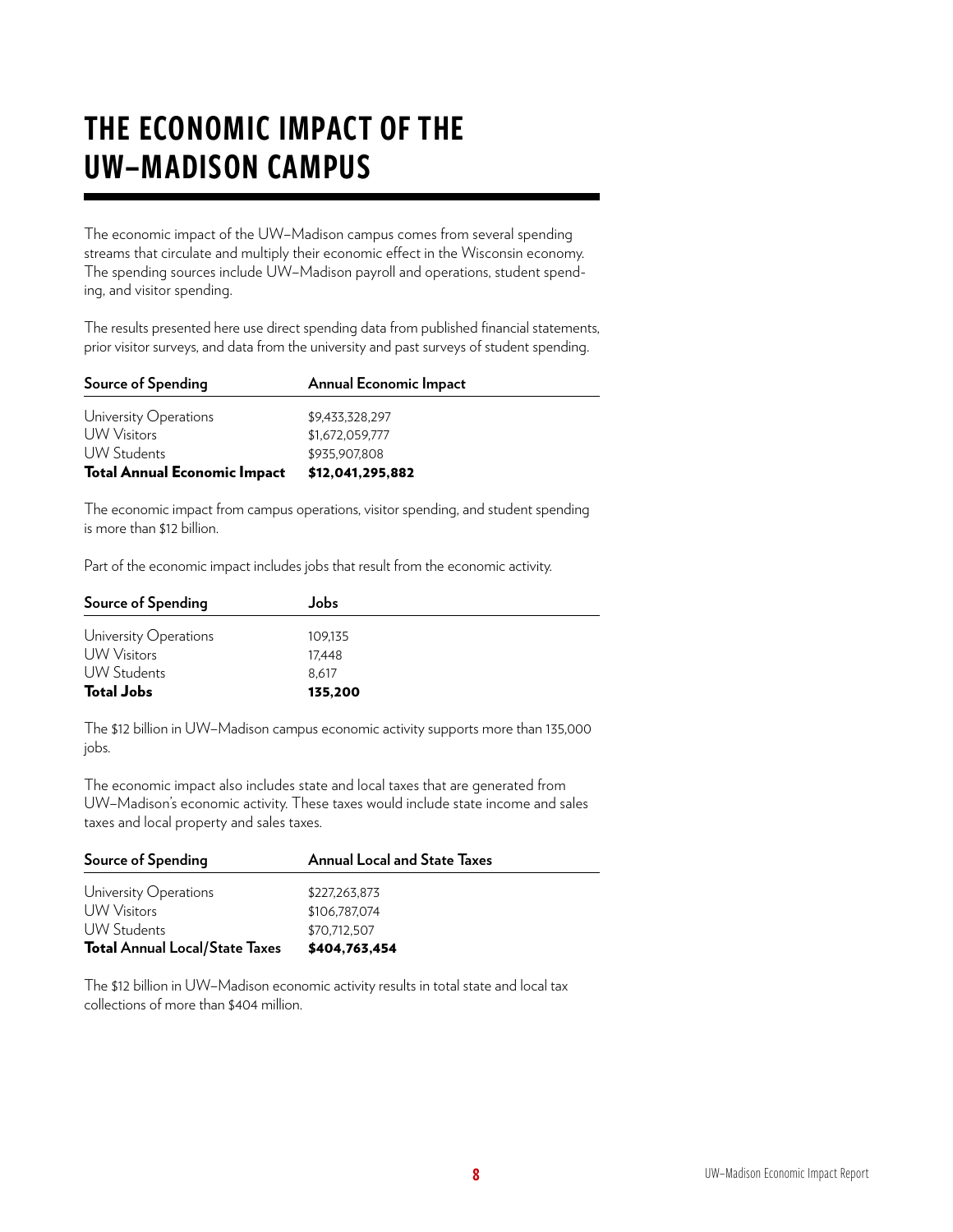# THE ECONOMIC IMPACT OF UW–MADISON-AFFILIATED **ORGANIZATIONS**

The presence and operation of the university have led to multiple affiliated organizations that would not exist except for the operation of the university itself. The main affiliated organization, once an integral sub-unit of UW-Madison, is UW Health which includes Wisconsin operations of UW Hospitals and UW Clinics. In addition to UW Health, there are several larger affiliated UW organizations including the Wisconsin Alumni Research Foundation (WARF), the University of Wisconsin Foundation and Alumni Association (WFAA), and the Morgridge Institute for Research.

The economic impact of these UW-affiliated organizations comes from several spending streams that circulate and cause direct and induced efects in the Wisconsin economy. The spending streams include operating expenses, payroll, construction, and supplies.

The results presented here are based on direct spending data from published fnancial statements, 990 tax forms, and financial information supplied by several UW-affiliated organizations.

| Source of Spending                      | <b>Annual Economic Impact</b> |  |
|-----------------------------------------|-------------------------------|--|
| UW Health                               | \$8,064,783,216               |  |
| Other UW Affiliates                     | \$708,585,358                 |  |
| <b>Total Annual Economic Impact</b>     | \$8,773,368,574               |  |
| Source of Spending                      | <b>Jobs Supported</b>         |  |
| UW Health                               | 49,474                        |  |
| Other UW Affiliates                     | 4,528                         |  |
| <b>Total Jobs Supported</b>             | 54,002                        |  |
| Source of Spending                      | State and Local Taxes         |  |
| UW Health                               | \$284,488,223                 |  |
| Other UW Affiliates                     | \$29,395,857                  |  |
| <b>Total Annual State / Local Taxes</b> | \$313,884,080                 |  |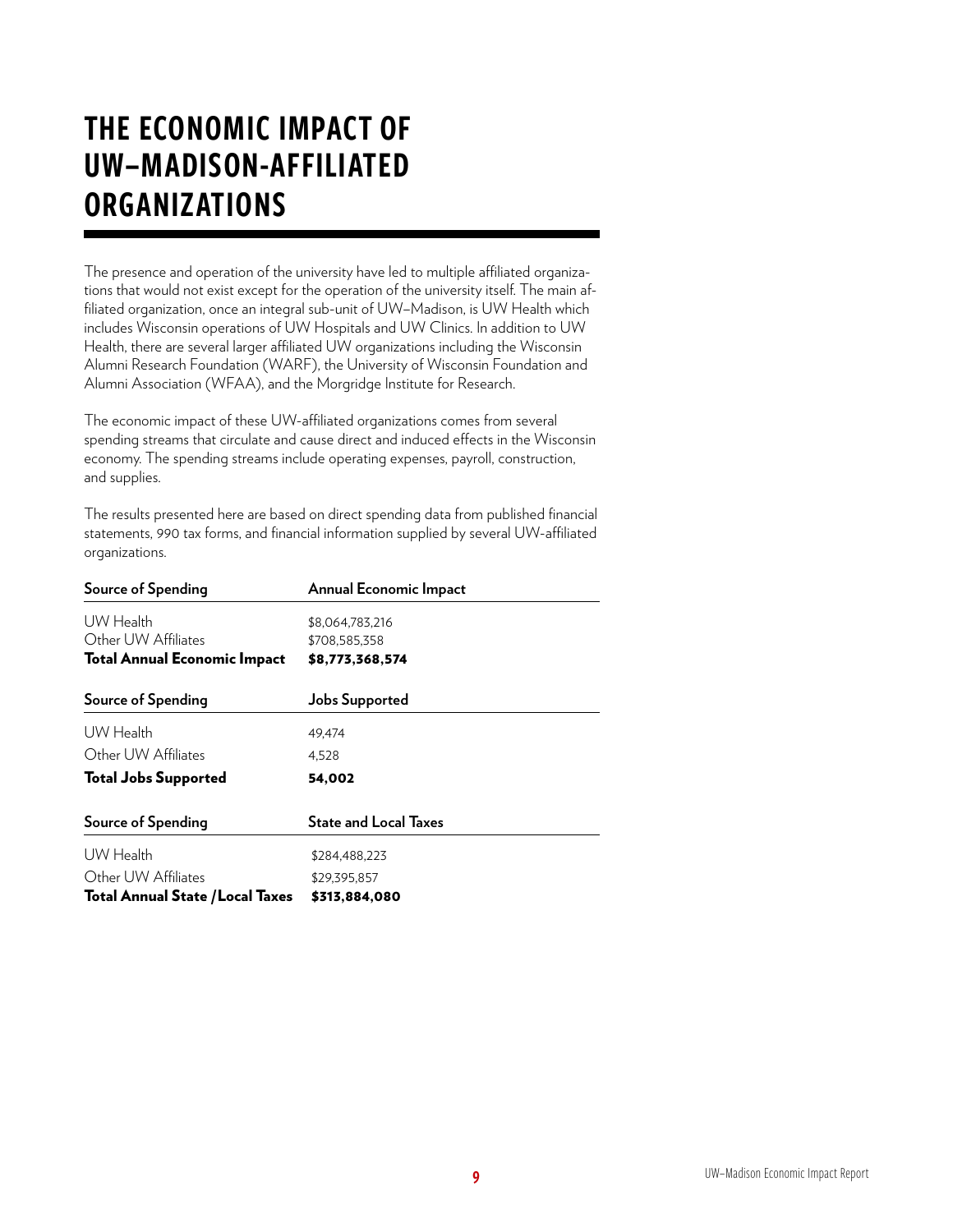# THE ECONOMIC IMPACT OF UW–MADISON-RELATED STARTUPS

The presence of the University of Wisconsin–Madison has led to a growing number of startups. We frst reported on these startups in our 2015 study of the university's economic impact. At that time there were slightly more than 300 UW-related startups.

Since that time, additional startups have been formed. While it is very difficult to get an exact number, several prior studies and data obtained about recent startups support the conclusion that there have been more than 400 new businesses formed based upon UW intellectual property and/or the work of UW faculty, staff, and students.

The results presented here are based on direct spending estimates from published fnancial statements, survey data compiled and reported by the University of Wisconsin Research Park, and Dunn and Bradstreet summary financial profiles.

The economic impact of these startups can be summarized as follows:

#### Total Annual Economic Impact \$10,010,367,651

Total Jobs 42,855

#### Total Annual State/Local Taxes \$320,224,875

UW-related startups are a fast-growing economic contribution from the UW Innovation Platform and other sources. While these startups tend to be clustered in three areas information technology, life sciences, and physical sciences — there are startups from many other areas of academic and research thought.

The economic impact from UW-related startups is now the second largest of the three economic impact areas that we measure.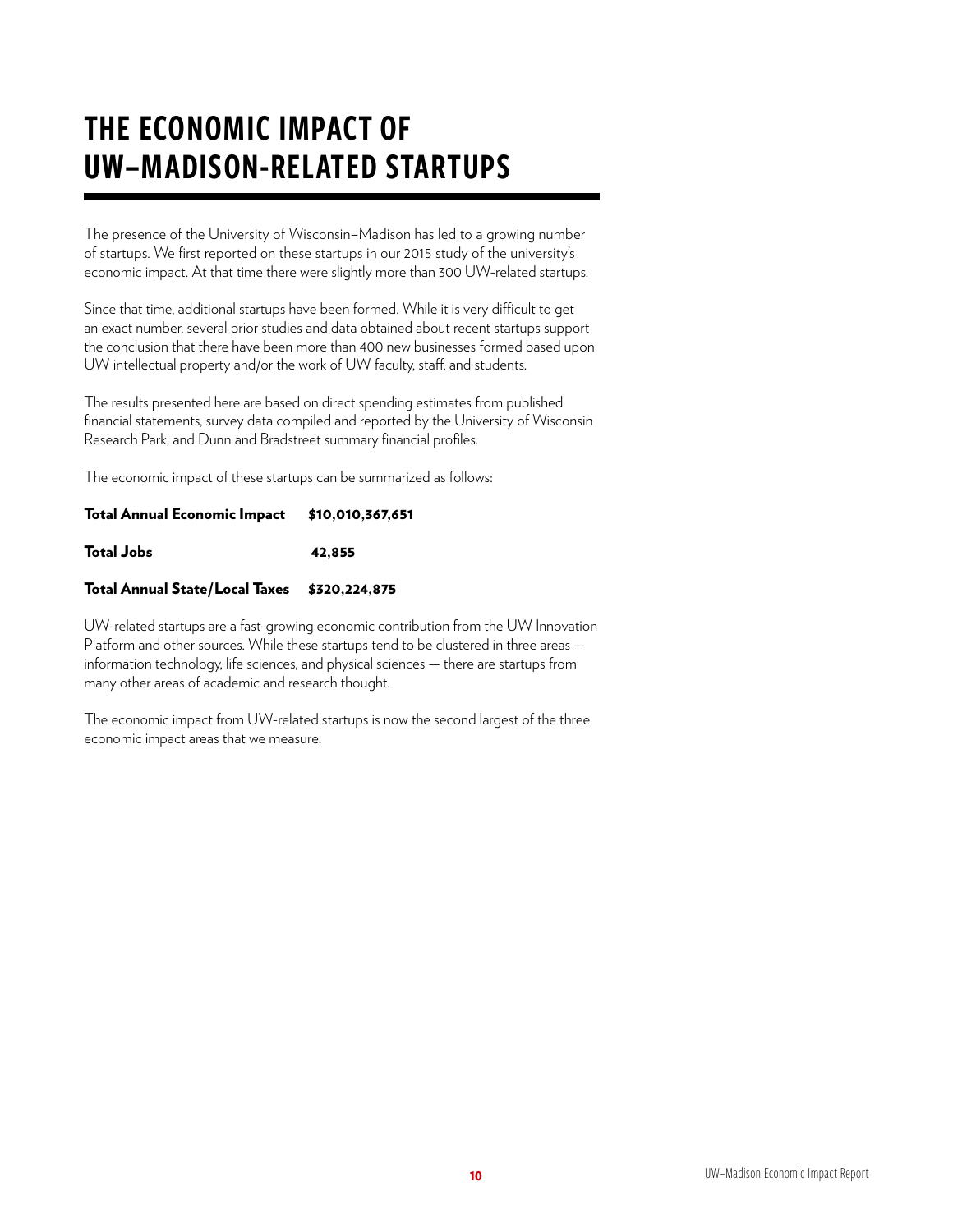# WHO BENEFITS FROM UW–MADISON'S ECONOMIC IMPACT?

A frequently asked question in any economic impact analysis is where the impact of any development or organization is directed. This is especially important in the case of a public investment as a substantial share of the development may be funded through tax revenues and other government sources. The economic impact of the University of Wisconsin–Madison is one such example.

The level of public and private sector benefit from each of the university's operations and associated activity varies due to the structure of each organization and its spending. The direct impact of the university itself, as well as UW Health and many of its afliates, for example, are public due to their status as government or not-for-profit organizations. However, the target of much of this direct spending is focused on private industry to provide goods and services.

Excluding the spending patterns of university affiliates and associated startups, we see that the indirect and induced private sector spending of university-related activities accounts for 92 percent of total impact. The balance of spending is generally directed towards other state agencies, such as the Wisconsin Department of Administration and Wisconsin Department of Employee Trust Funds.

Among the most significant private sector industries benefitting from the university's presence are:

- Professional, Scientific, and Technical Services \$1.3 billion
- Real Estate and Rental Services \$1.04 billion
- Food Services and Drinking Places \$966 million
- Insurance Carriers and Related Activities \$359 million
- Accommodations \$316 million

The variety of sectors impacted provides goods and services both to the university as well as those that utilize its services.

Similarly, 94 percent of the combined economic impact of the startups included in this analysis is directed towards private sector businesses. This excludes payments of government licensing, regulation, and any intellectual property licensing payments to WARF and other university entities.

The private sector industries more significantly benefitting from this activity include:

- Publishing, Including Software Development \$5.4 billion
- Professional, Scientific, and Technical Services \$1.4 billion
- Advanced Manufacturing \$569 million
- Real Estate \$537 million
- Administrative and Support Services \$267 million

It is likely that the variety of industries and magnitude of their impact are greater than this in both instances due to the global reach of both the university and its associated organizations.

*The private sector is the beneficiary of 92% of the economic impact of the University of Wisconsin–Madison*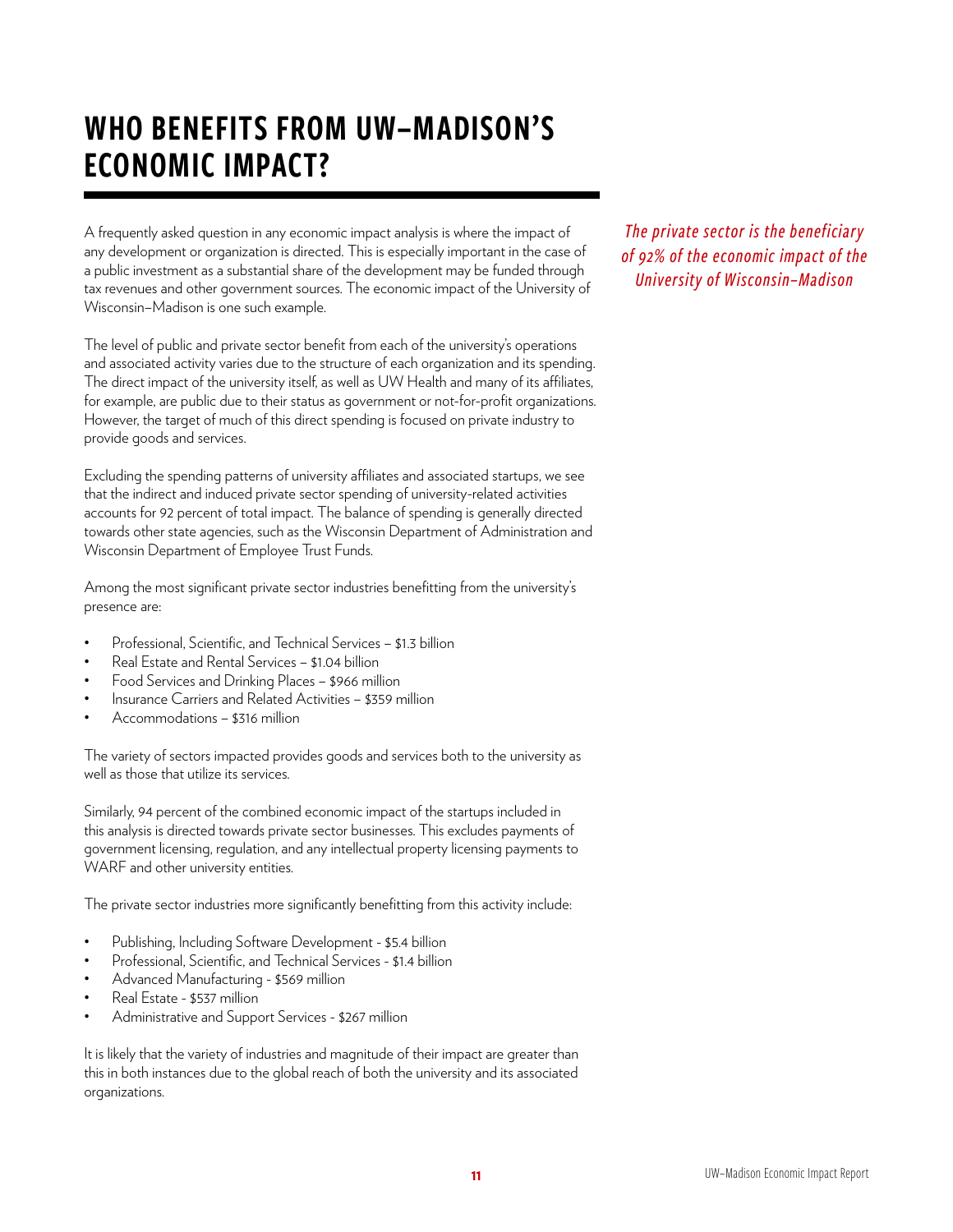This level of private sector benefit demonstrates the pivotal role the university and its associated organizations play in shaping the regional and state economy.

Another issue to consider are the quality and value of the jobs created by each segment included in this analysis. The table below presents the average annual wage of jobs impacted by model segment.

| Unit                  | Jobs Impacted | Average Annual Income |
|-----------------------|---------------|-----------------------|
| University Operations | 106,235       | 50,122                |
| UW Health             | 49,474        | 63,555                |
| <b>UW Affiliates</b>  | 4,528         | 64,845                |
| <b>UW</b> Extension   | 2,900         | 64,194                |
| Student Spending      | 8,618         | 36,964                |
| Visitors              | 17,448        | 34,518                |
| Startups              | 42,855        | 83,998                |

Both the volume of jobs impacted by each segment and average annual income of those jobs vary. The range of average incomes is refective of both the industries most signifcantly impacted and types of jobs typically found in those industries. For example, we note that university operations, affiliates, and UW Health all significantly impact Professional, Scientific, and Technical Services where students and visitors direct signifcant shares of their spending towards Food Services and Drinking Places and Accommodation. This being said, we can see that the university's impact clearly supports significant numbers of good-paying jobs.

*For every dollar of public tax investment in the University of Wisconsin– Madison, there is \$26.73 in economic activity in the State of Wisconsin*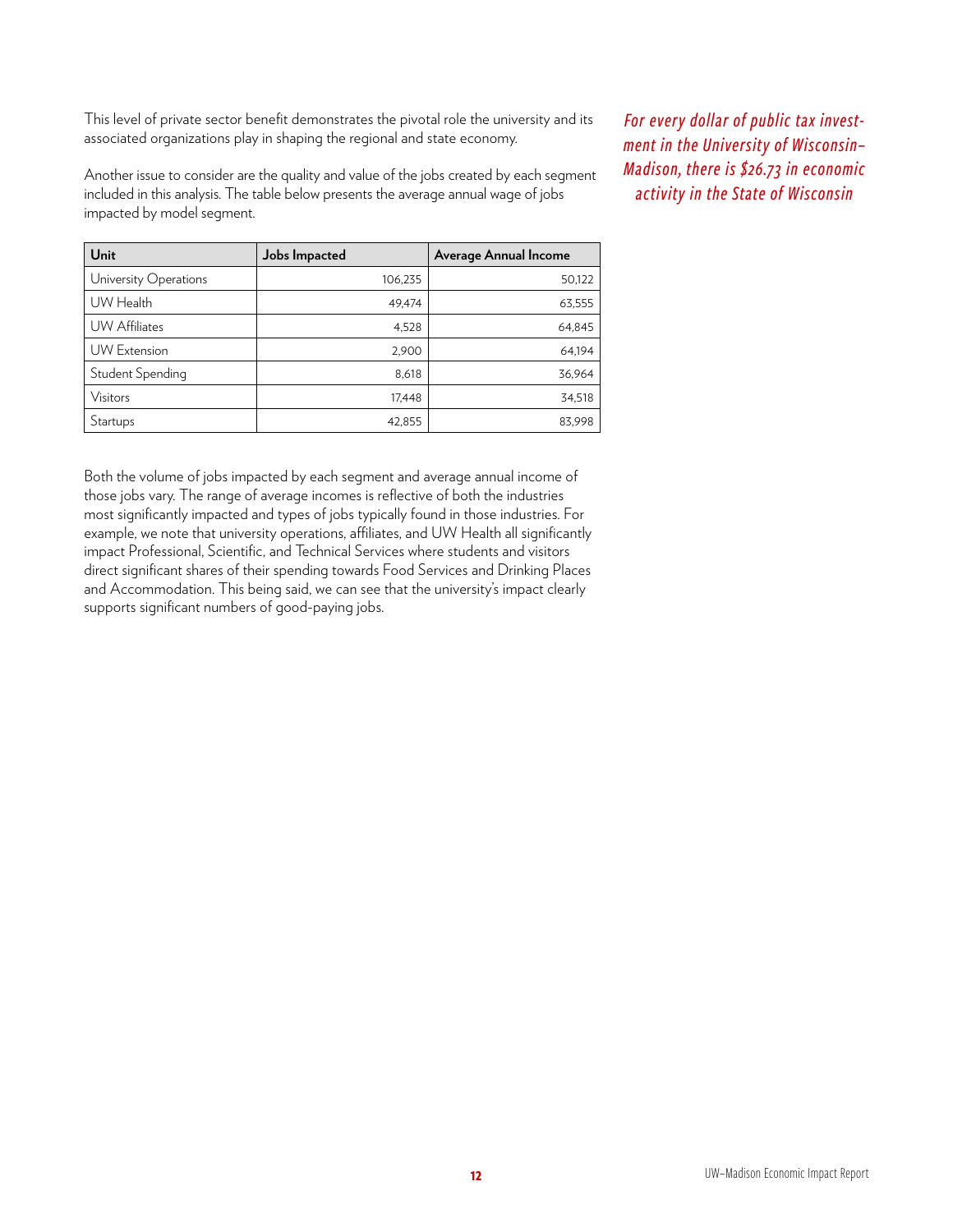# RETURN ON PUBLIC INVESTMENT

The most common way to estimate the direct role that tax revenue or other external sources play in the success of a development is through return on investment. In the case of the economic impact analysis presented here, it is both relatively simple to provide an estimate of the value of public investments in the university and difficult to produce a specifc return. This is owing to the complexity of the university, the structures of its operating units, and the numerous funding streams that support its mission.

The 2019–2020 Budget in Brief reports that state revenue support for university operations totaled \$456 million in fiscal year 2018-2019.

Another significant source of local investment in the university comes from county support for Extension operations. This adds an additional \$20.8 million in public support annually.

Taking these two funding streams together and comparing them to the total economic impact of the university and its operations, we find that the return on public investment is \$26.73 of benefit for each dollar of public investment. The ROI increases significantly if the total impact of all related operations, including UW Health and related startups is considered.

It is also important to note that the model estimates that more than \$648 million in state tax revenue is generated annually, thereby significantly exceeding the annual investment.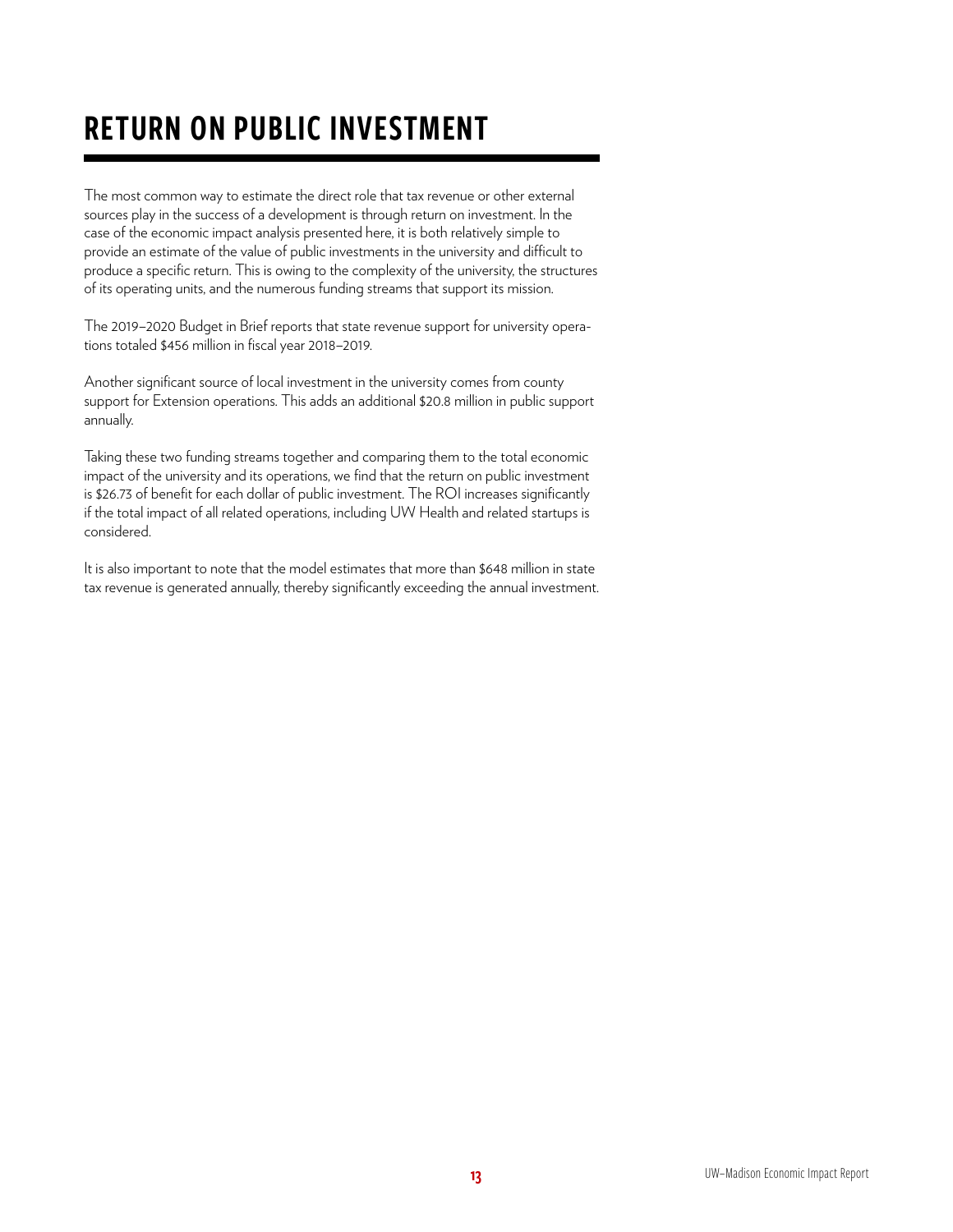# INNOVATION DRIVEN BY UW–MADISON: A STATEWIDE IMPACT

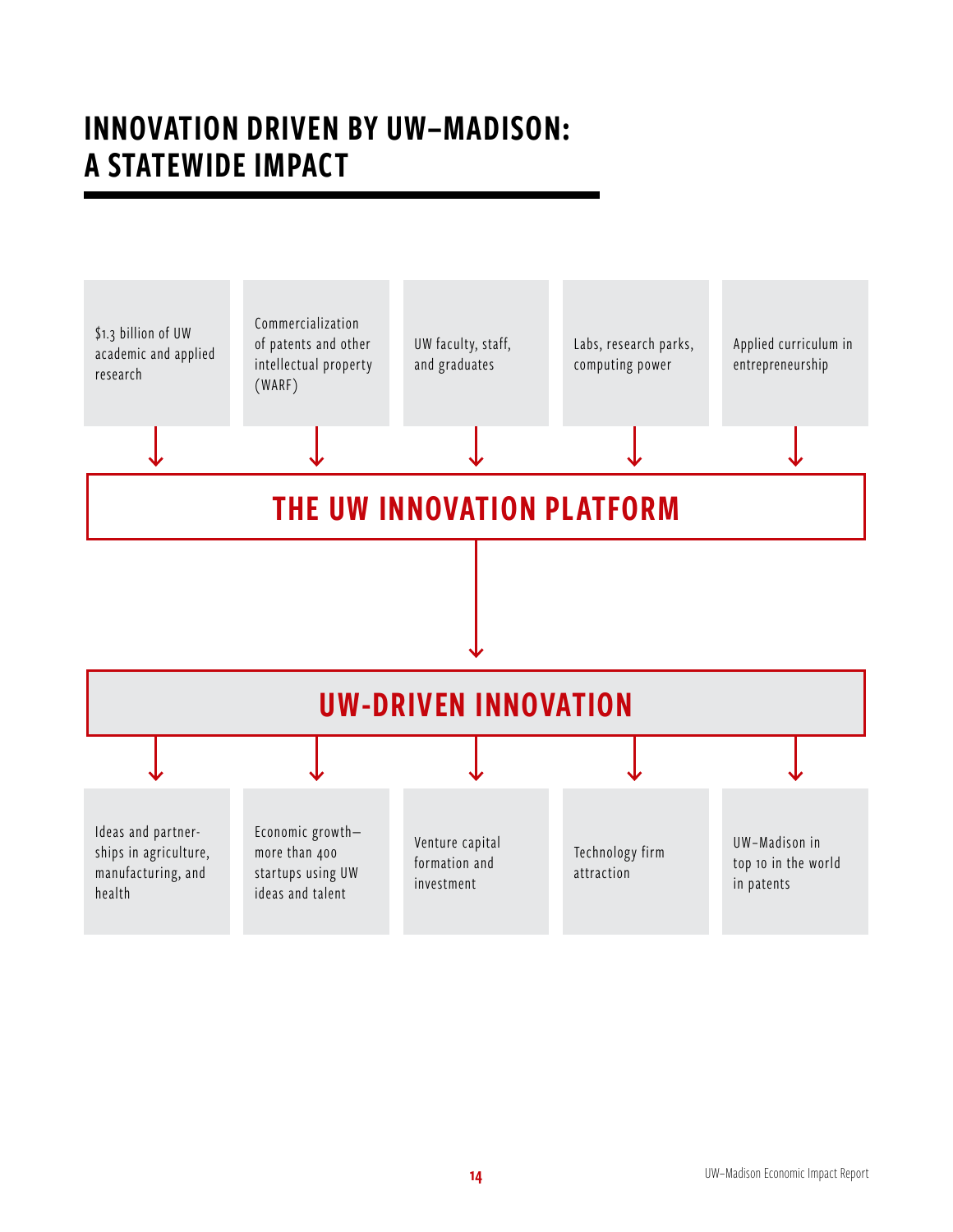# UW-MADISON - A DRIVER OF INNOVATION

One of the longest and most celebrated traditions at the University of Wisconsin is the Wisconsin Idea, the guiding philosophy that the university should infuence people's lives beyond the boundaries of the classroom. Thanks to the Wisconsin Idea, UW–Madison has a distinguished history of contributing to the Wisconsin economy through leading-edge research and innovation. For example, most are familiar with the university's role in establishing the dairy industry in the state. In a time of great need when wheat farming was literally dying, the university acquired and extended the knowledge and processes needed to create a new industry that supported farmers and food processors.

That tradition continues today as the university continues to invent and innovate in the fight against the COVID virus. More detail on this is to the right.

The capacity to innovate is one of its great strengths and the resulting contributions have widespread benefits to the citizens of Wisconsin. That capacity to innovate has grown in recent decades to help establish 21st-century businesses in information technology, medical devices, life sciences, and advanced manufacturing.

The figure on the previous page displays the elements of what we call "The UW Innovation Platform." The elements of the platform work together to provide the key inputs needed for innovation that can be used to grow existing businesses and to form new businesses.

Key elements of the platform include the massive university research program that produces a steady stream of ideas and inventions to consider for commercialization. Based upon university data on the disclosure of ideas, the university produces one new idea or invention every day, or more than 365 ideas per year.

A second key part of the platform is taking those ideas and creating intellectual property (IP) that can lead to patents and copyrights. The Wisconsin Alumni Research Foundation (WARF) handles much of the research and legal work associated with evaluating the commercial markets and value of new patents. It also provides a sophisticated marketing arm that licenses patents and often uses the value of patents to help fund new technology startups. The national Academy of Inventors ranks WARF in the top ten in the world among universities granted US utility patents. (based on 2018 data from the US Patent and Trademark Office)

Two other important elements in the Innovation Platform are the scientific and management talent and the physical and digital infrastructure needed to take UW's IP into commercialization.

And finally, the university offers an academic and applied curriculum in entrepreneurship that stimulates the formation of new businesses.

The innovation output from the Innovation Platform is shown at the bottom of the fgure. The output includes a steady stream of patents at the impressive rate of one granted every two days. In fact, in 2018, the University of Wisconsin–Madison was ranked 7th among universities in the world in patent production.

The UW's research program also works in partnership with agriculture and industry on applied research efforts. Most notable and historic is the university's work with the dairy industry.

#### UW COVID-19 RESPONSE

*The UW Innovation Platform provides the capacity to provide innovation to help solve sudden challenges and crisis situations like the COVID-19 pandemic.* 

*In response to this current crisis, UW researchers are developing and testing COVID-19 vaccines, producing test kits to speed test, designing PPE for health care workers, and tracking outbreaks using large-scale data analysis.*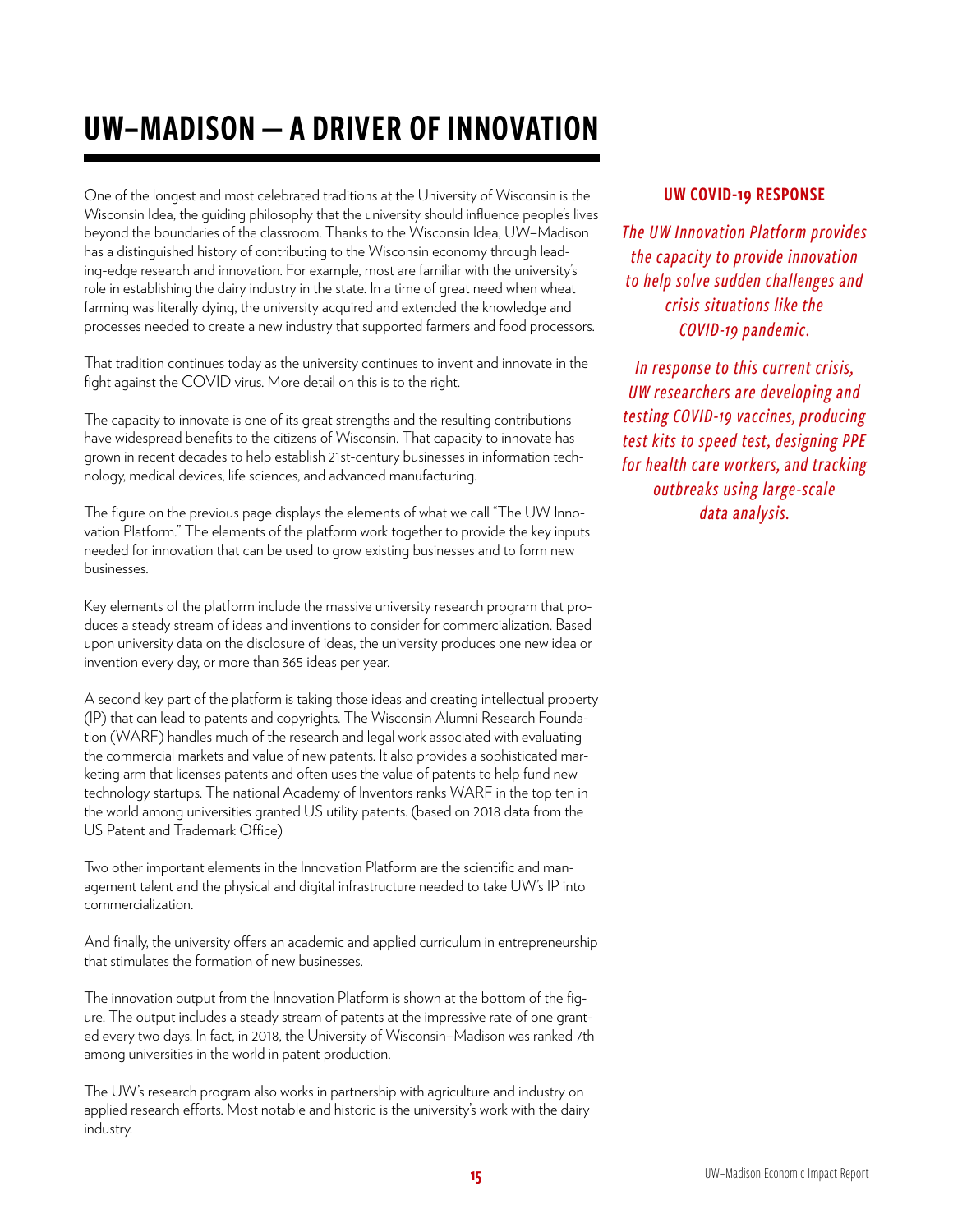Another aspect of innovation output is the growing number of startups that are based upon UW patents and/or talent from the university. Because of the dynamic nature of startups with successes, failures, acquisitions, and mergers, it is difficult to get an exact number of UW-related startups. But from the records we have examined, it is clear that there have been more than 400 startups since records were kept in the 1990s. Several of these startups have made it to the gazelle stage and have experienced very rapid growth and success.

Finally, the culture of innovation established by the Innovation Platform has led to firm attraction and capital formation. Evidence of the former is the location of Madison operations of prominent and fast-growing IT firms including Google, Microsoft, and Salesforce. All of these firms located in Madison to take advantage of the talent of UW graduates and researchers.

In addition, startups have attracted capital formation in the region by angel groups and venture capital investment firms.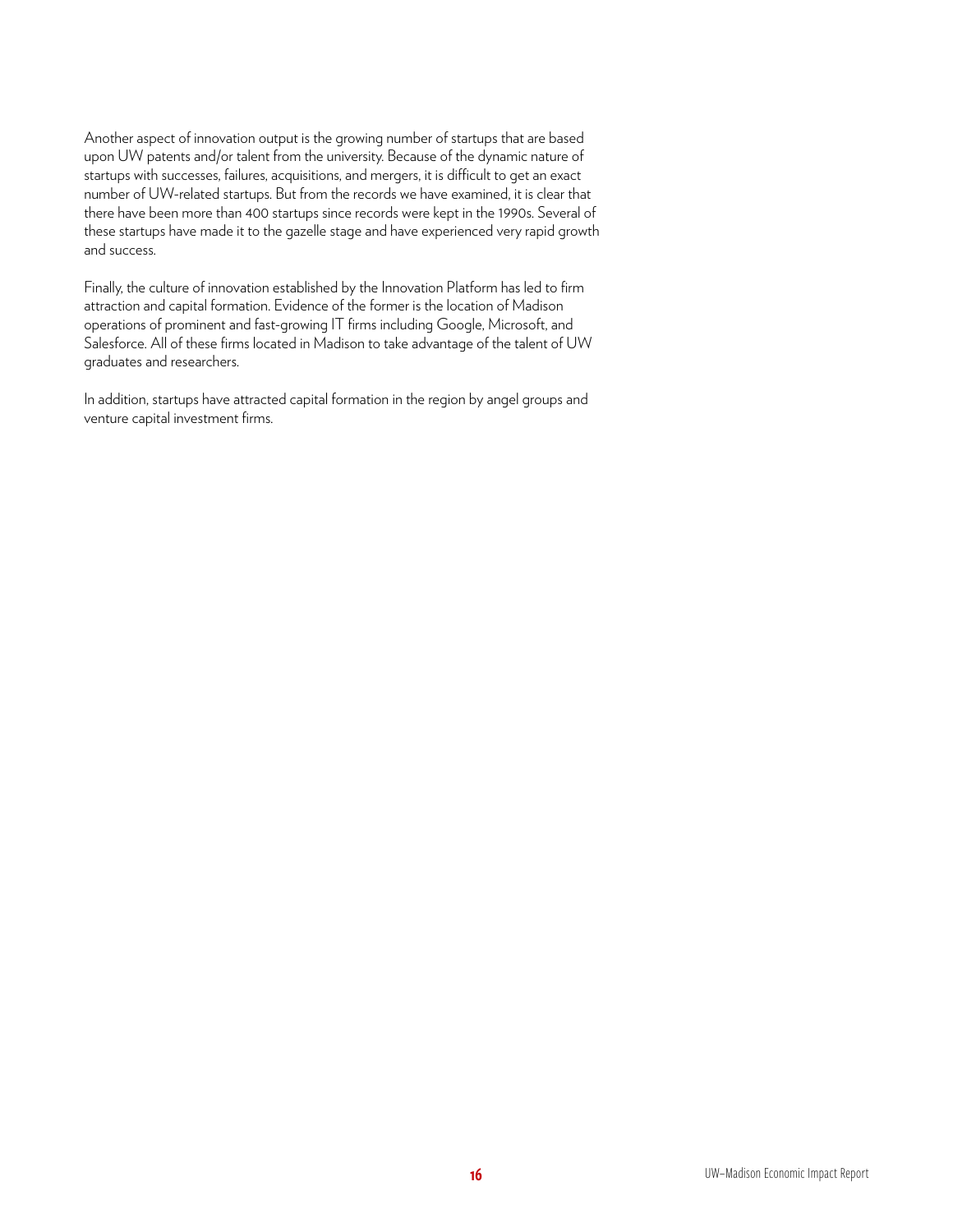# ECONOMIC IMPACTS NOT COVERED IN THIS **STUDY**

The economic impact study presented here represents the most comprehensive effort to date to measure the role of the University of Wisconsin–Madison in south central Wisconsin and throughout the state. It demonstrates the tremendous reach of the university and the impact it makes on several facets of the regional economy.

No study is perfect and most of the best research inspires further examination. The models presented are only a partial representation of the university's direct impact, for example. The project team was unable to fully measure the reach of UW Extension and UW Health throughout the state, for example. Similarly, the student spending model makes several informed assumptions regarding the spending habits of international and off-campus students. Finally, the visitor spending data likely underestimate the role that visitors play as the project team was unable to obtain the complete data on the number of daily visitors to campus for both business and educational purposes.

There are two areas where the economic impact of the university itself is understated or excluded from this analysis. First, while the analysis of the economic impact of startups affiliated and associated with the university is the most extensive to date, it only considers the activities of ffty prominent businesses in the local region. The project team was unable to locate or generate a directory of all businesses created either by UW faculty or students during the study period. Similarly, the study does not consider the economic impacts of WARF, its intellectual property, and licensing activity.

Finally, the current study does not measure the economic impact of the university's core mission of talent generation. The Wisconsin Alumni Association counts more than 400,000 UW graduates who are active members globally, all of whom generate income, knowledge, and spending in their local markets. While it would be difficult  $-$  if not impractical — to estimate the economic impact of all living alumni on an annual basis, an analysis of the impact of recent graduates would provide a valuable insight into the impact that the university has in communities worldwide.